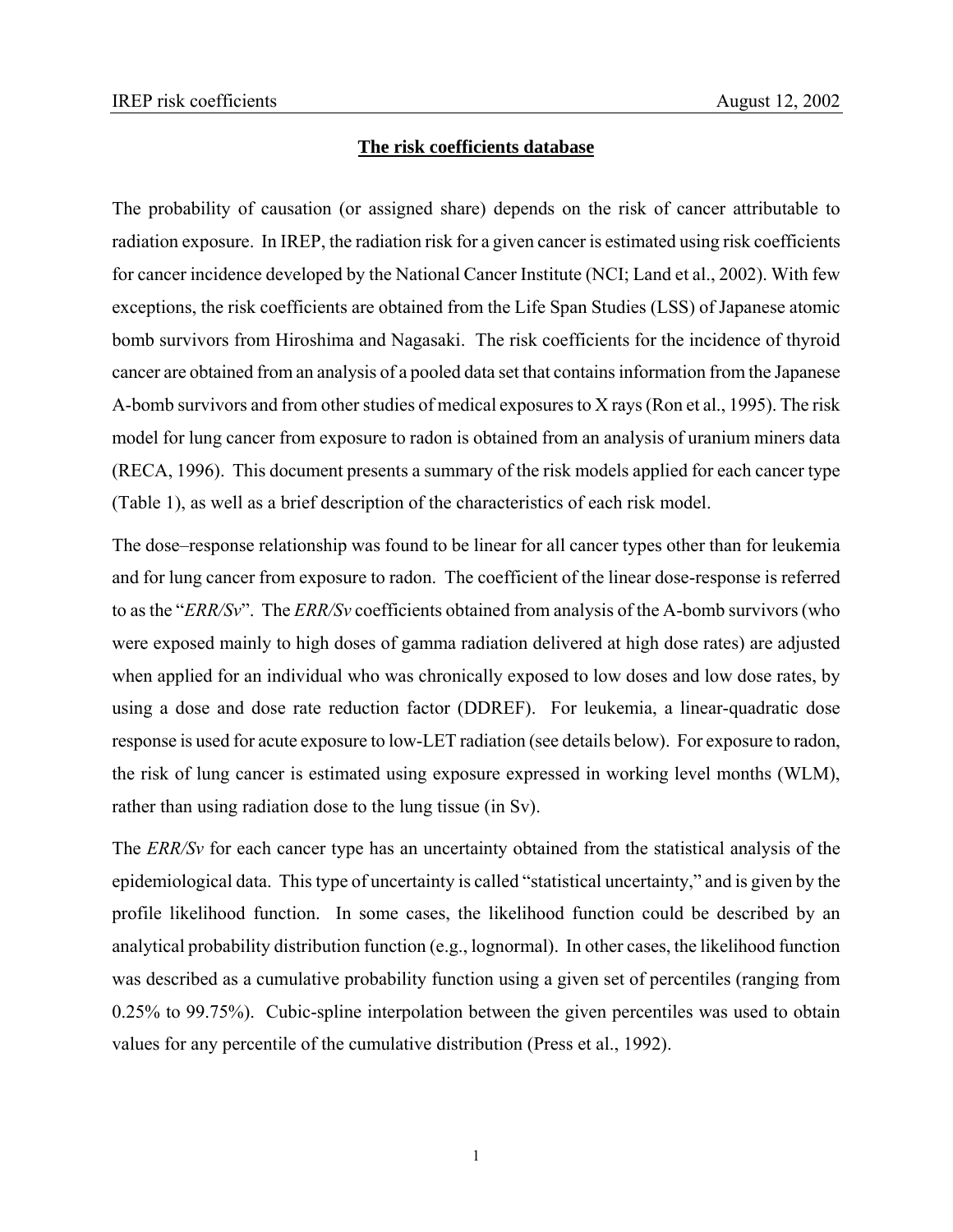The cancer-specific risk models used in IREP can be divided into four broad categories:

- 1) Group 1 cancers: The *ERR/Sv* depends on both age at exposure and age at time of diagnosis of disease (attained age). For a given age at exposure and attained age, the uncertainty in the ERR/Sv is described by a lognormal distribution with a known geometric mean and geometric standard deviation.
- 2) Group 2 cancers: The *ERR/Sv* depends on both age at exposure and attained age, but the structure of the model describing this dependency is different from the model for Group 1. For a given age at exposure and attained age, the ERR/Sv is obtained using an age-independent *ERR/Sv* multiplied by an age-dependent modifying factor. The uncertainties in both the age-independent ERR/Sv and in the age-dependent modifying factor are used to obtain the uncertainty in the desired *ERR/Sv*.
- 3) Group 3 cancers: The *ERR/Sv* for cancers in this group does not depend on age at exposure or attained age. That is, for a given cancer, the *ERR/Sv* and its uncertainty is constant for all ages at exposure and attained ages.
- 4) Other cancers: Each cancer type in this group has a unique risk model and is treated individually.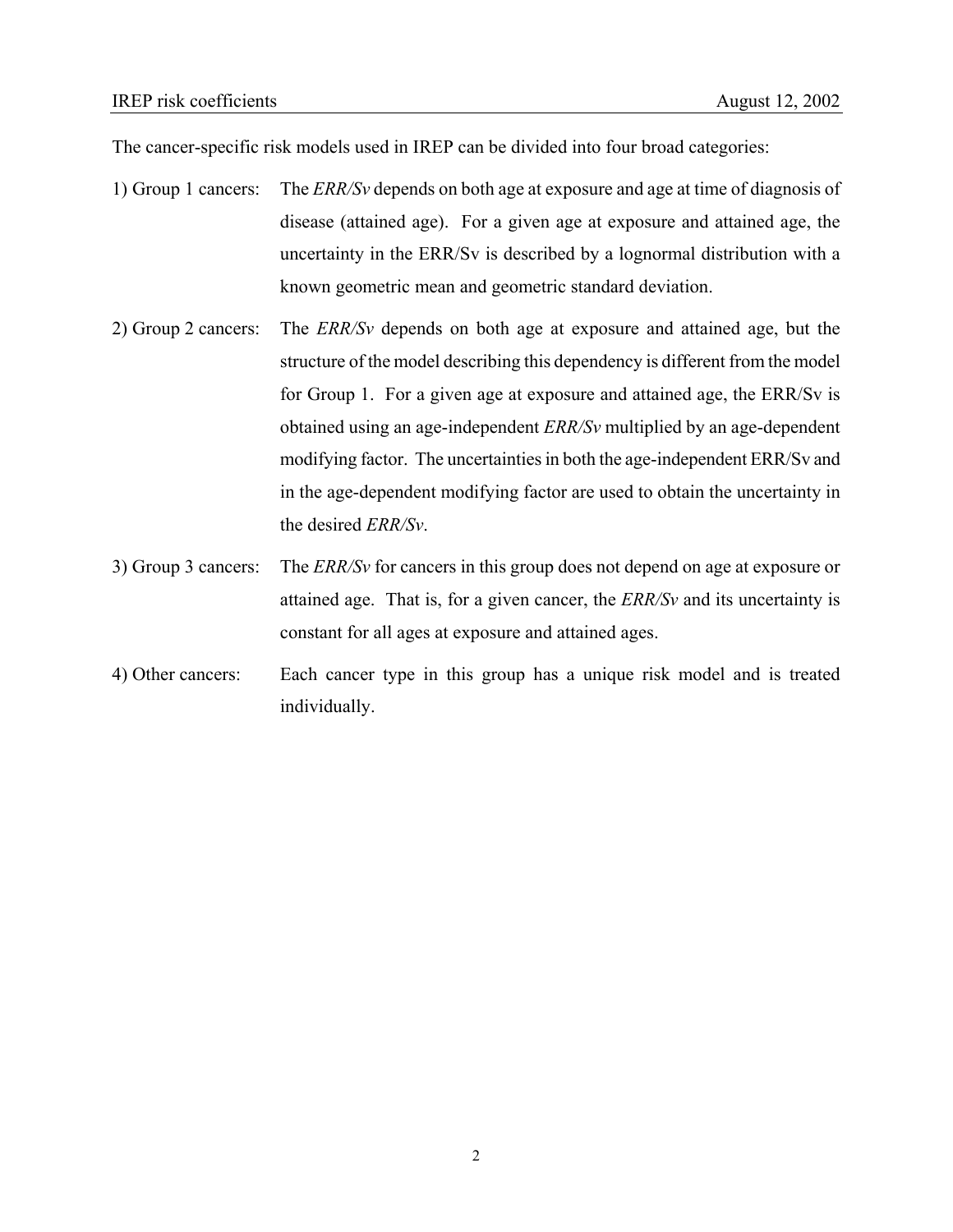#### IREP risk coefficients August 12, 2002

# Table 1 Risk models used in IREP

| Cancer type <sup>a</sup>                        | <b>Risk model used in calculation</b> |               |                                 |
|-------------------------------------------------|---------------------------------------|---------------|---------------------------------|
| <b>Name</b>                                     | ICD-9 code <sup>a</sup>               | Category      | $ICD-9 codeb$                   |
| Oral Cavity and Pharynx                         | 140-149                               | Group 2       | 140-149                         |
| Esophagus                                       | 150                                   | Group 2       | 150                             |
| Stomach                                         | 151                                   | Group $1, 2$  | 151                             |
| Colon                                           | 153                                   | Group 2       | 153                             |
| Rectum                                          | 154                                   | Group 2       | 154                             |
| All digestive                                   | 150-159                               | Group 1       | 150-159                         |
| Liver                                           | 155.0                                 | Group 1       | 155.0                           |
| Gallbladder                                     | 155.1,156                             | Group 2       | 155.1,156                       |
| Pancreas                                        | 157                                   | Group 2       | 157                             |
| Trachea, bronchus and lung                      | 162                                   | Group 3       | 162                             |
| Other respiratory (nasal cavity, larynx, other) | 160, 161, 163-165                     | Group 2       | 160, 161, 163-165               |
| Connective tissue                               | 171                                   | Group $2*$    | 170, 171, 175, 190,<br>194, 195 |
| Non-melanoma (Basal cell carcinoma)             | 173 (basal cell)                      | Other cancers | 173 (basal cell)                |
| Non-melanoma (Squamous cell carcinoma)          | 173 (squamous cell)                   | Other cancers | 173 (squamous cell)             |
| Breast-female                                   | 174                                   | Group 1       | 174                             |
| Ovary                                           | 183                                   | Group 2       | 183                             |
| All female genital (except ovary)               | 179-182, 184                          | Group 3       | 179-182, 184                    |
| All male genitalia                              | 185-187                               | Group 2       | 185-187                         |
| <b>Bladder</b>                                  | 188                                   | Group 2       | 188                             |
| Kidney (+etc)                                   | 189                                   | Group 2       | 188-189                         |
| Eye                                             | 190                                   | Group $2*$    | 170, 171, 175, 190,<br>194, 195 |
| Nervous system                                  | 191, 192                              | Group 2       | 191, 192                        |
| Thyroid                                         | 193                                   | Other cancers | 193                             |
| Other endocrine glands                          | 194                                   | Group 2*      | 170, 171, 175, 190,<br>194, 195 |
| Other and ill-defined sites                     | 195                                   | Group 2*      | 170, 171, 175, 190,<br>194, 195 |
| Lymphoma and Multiple Myeloma                   | 200-203                               | Group 2       | 200-203                         |
| Leukemia (all except chronic lymphocytic)       | 204-208, less 204.1                   | Other cancers | 204-208, less 204.1             |
| Acute lymphocytic leukemia                      | 204.0                                 | Other cancers | 204.0                           |
| Acute myelogenous leukemia                      | 205.0                                 | Other cancers | 205.0                           |
| Chronic myelogenous leukemia                    | 205.1                                 | Other cancers | 205.1                           |

Chronic myelogenous leukemia 205.1 Other cancers 205.1<br>
<sup>a</sup> Represents the cancer for which the probability of causation is estimated, using the risk models listed in the last two columns.<br>
<sup>b</sup> Represents the cancer types obtained from a set of cancers different from the cancer for which the probability of causation is estimated.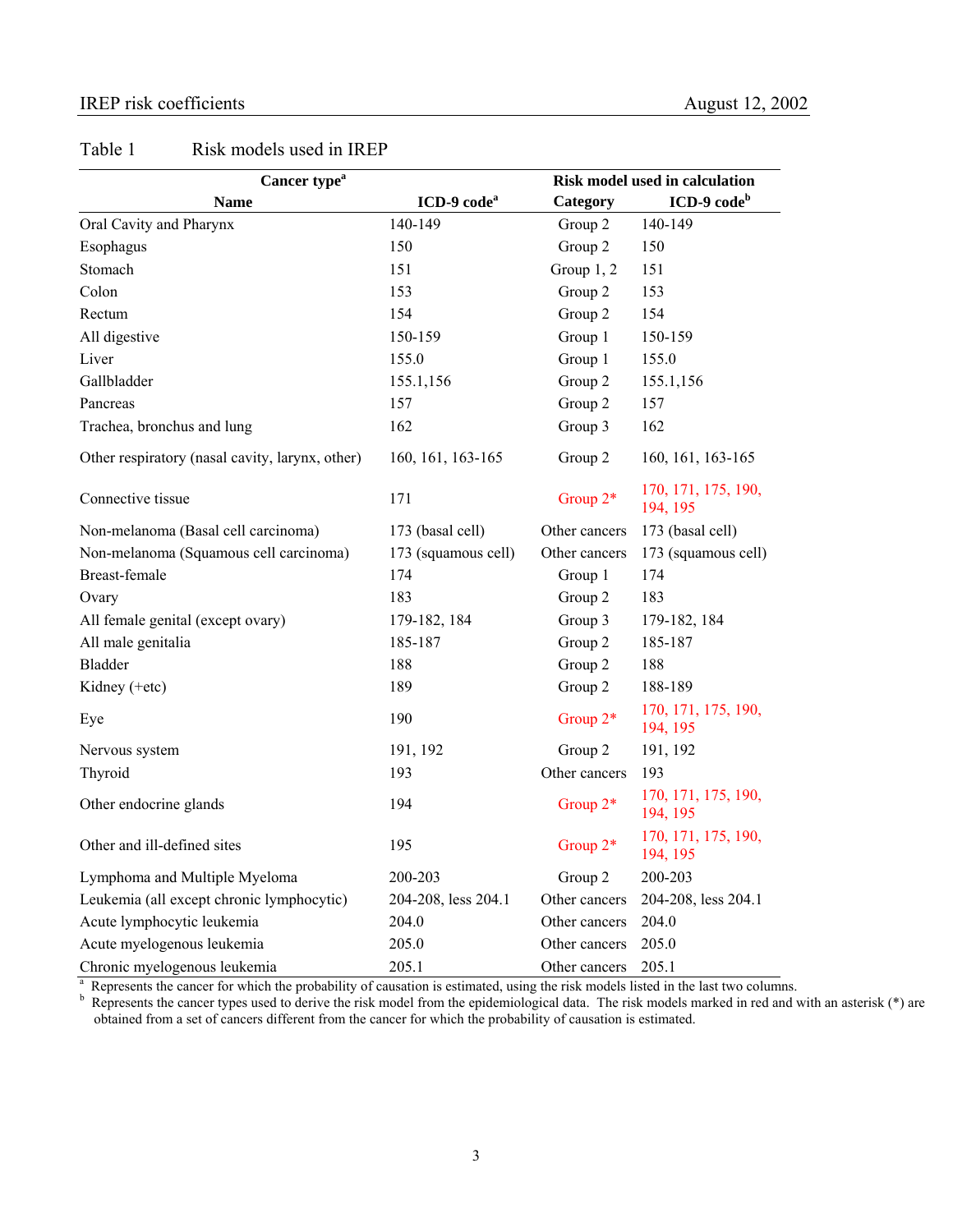## **GROUP 1 CANCERS**

## **All digestive cancers (male and female), stomach (female), liver (male and female), and breast (female)**

For these cancers, the risk model is described by the following equation:

 $\text{ERR} = D \times \alpha \times \exp[\beta g + \gamma \times \min[\max(-15, e-30), 0] + \delta \times \min(\ln(a/50), 0)] = D \times \text{ERR/Sv}$ 

where

- *D* is the radiation equivalent dose (Sv) delivered to the organ responsible for induction of cancer.
- $\alpha$ ,  $\beta$ ,  $\gamma$ ,  $\delta$  are the parameters of the model associated with each modifier.
- *g* is the gender modifier.
- *e* is the age at exposure.
- a is the attained age.

The cancer sites in Group 1 have relatively large numbers of cases, exhibit strong evidence of dependencies with age, and strong correlations occur among various model parameters. For these cancers, a lognormal approximation of the *ERR/Sv* was found. In the logarithmic scale, the *ERR/Sv*  (at exposure age *e* and attained age *a*) is assumed to be normally distributed with the mean and variance of logarithms defined by the equations below.

*mean* =  $ln(\alpha) + \gamma \times min(max(-15, e-30), 0) + \delta \times min(ln(a/50), 0)$ , and *variance* = *var(ln*  $\alpha$ *)+2 × cov(ln*  $\alpha$ *,<i>y)* × min[max(-15,e-30),0]+ *2* ×*cov(ln α, δ)* × *min(ln(a/50),0)* + *var(y)* × *min[max(-15,e-30),0]*<sup>2</sup> + *2* × *cov(γ,δ)* × *min[max(-15,e-30),0]* × *min(ln(a/50),0)+var(δ)* × *min(ln(a/50),0)2* 

For a given attained age, the *ERR/Sv* for these cancer types decreases exponentially between ages at exposure of 15 and 30 and is constant outside this interval. Similarly, for a given age at exposure, the *ERR/Sv* decreases linearly with attained age, up to attained age 50, after which it remains constant.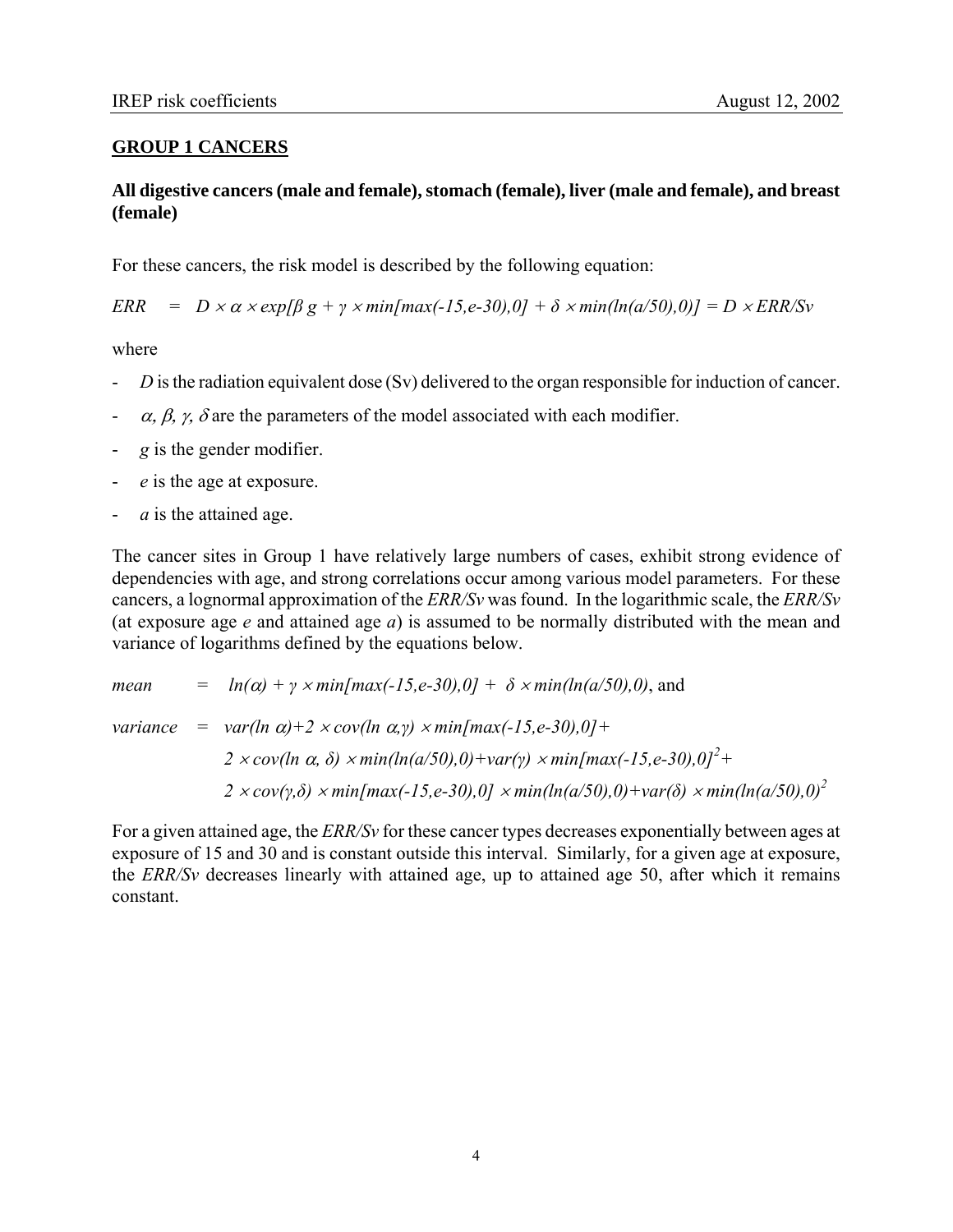## **GROUP 2 CANCERS**

**Oral cavity and pharynx (male and female), esophagus (male and female), stomach (male), colon (male and female), rectum (male and female), gallbladder (male and female), pancreas (male and female), other respiratory except lung (male and female), ovary (female), male genital (male), bladder (male and female), urinary organs less bladder (male and female), nervous system (male and female), lymphoma and multiple myeloma (male and female), other solid cancers (male and female).** 

The risk model for the cancers in this group is identical to the model for Group 1 cancers. However, these cancers have a relatively lower number of cases, and the  $\alpha$  parameters were practically independent of *γ* and  $\delta$ . Thus, the *ERR/Sv* (at exposure age *e* and attained age *a*) could be approximated by the following equation:

 $ERR/Sv(e,a) = ERR/Sv(e=30.a=50) \times F(e,a)$ 

where the age-dependent modifying factor *F(e,a)* is assumed to be independent of the cancer site and is described by a lognormal distribution with a mean of logarithms and a variance of logarithms given by:

| mean | $=$ -0.05255 $\times min/max(-15, e-30), 0] - 1.626 \times min[ln(a/50), 0]$ |
|------|------------------------------------------------------------------------------|
|      | variance = $0.0003261 \times (min(max(-5,e-30),0))^2$                        |
|      | $-0.007297 \times min(max(-15, e-30), 0] \times min[ln(a/50), 0]$            |
|      | $+$ 0.5648 $\times$ {min[ln(a/50),0]} <sup>2</sup>                           |

In addition to the individual solid tumors listed above, a set of risk coefficients was derived for all other solid tumors as a group. The model for this group of cancers is called the "residual cancers" risk model, and it is applied to estimate the risk from exposure to radiation for the following cancer types: connective tissues, eye, endocrine glands other than thyroid, and ill-defined sites (ICD-9 code = 195). For these cancer types, the data were insufficient to derive individual cancer type models.

## **GROUP 3 CANCERS**

## **Lung (male and female), female genitalia (less ovary)**

The risk model for these cancers shows no age dependency (i.e.,  $\gamma = \delta = 0$ ).

 $ERR = D \times ERR/Sv$ 

The *ERR/Sv* obtained from the epidemiological data for these cancers apply for all ages at exposure and all attained ages.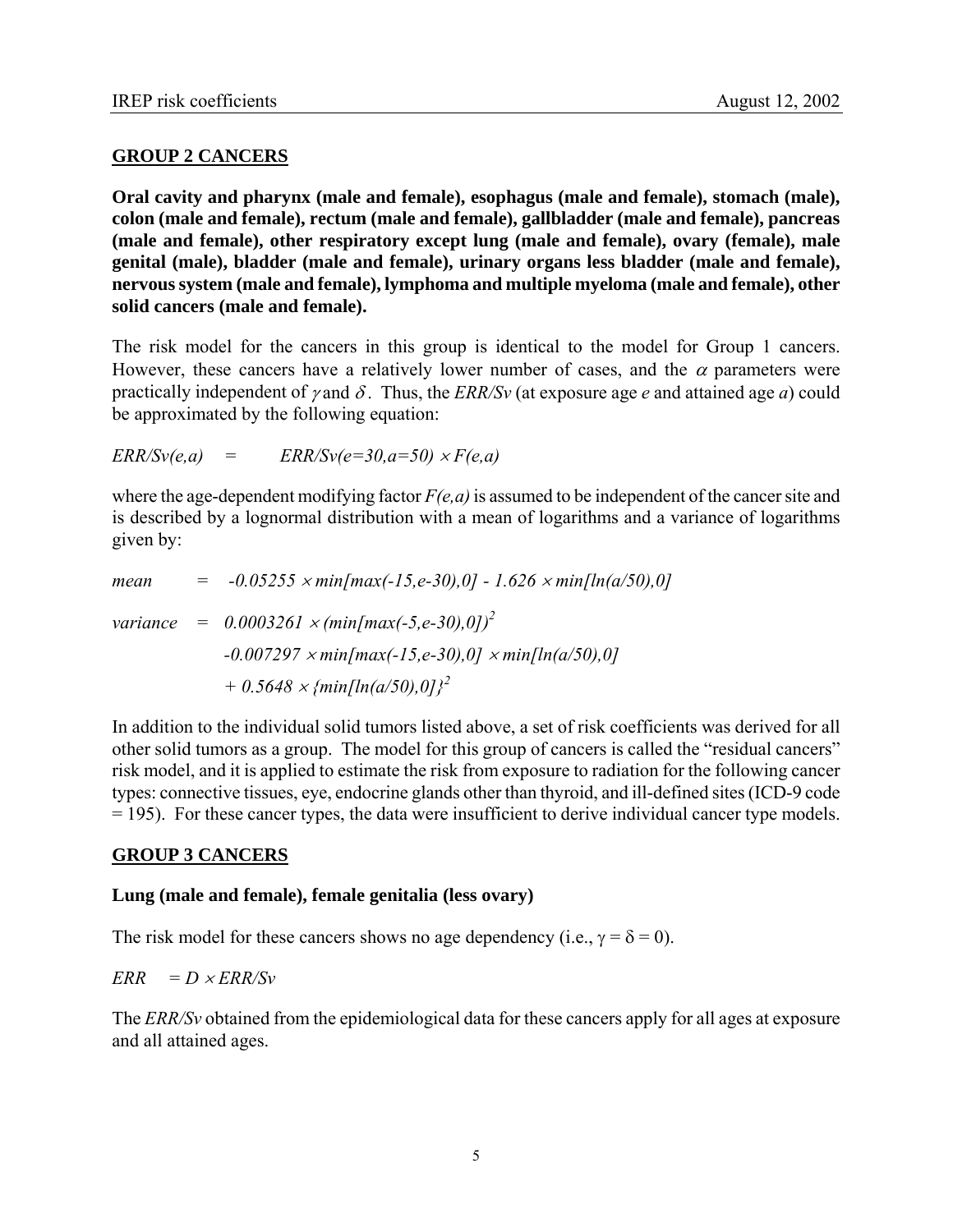### **OTHER CANCERS (GROUP 4)**

#### **Non-melanoma of skin (male and female)**

The dose-response relationship for non-melanoma skin cancer is based on the most updated Japanese A-bomb survivor cohort data. The only cancer subtype for which a significant dose response was obtained is basal cell skin carcinoma, which is a form of non-melanoma.

The dose-response relationship obtained for basal cell carcinoma shows only an age at exposure dependency. No gender, or attained age dependency was observed.

$$
ERR = D \times \alpha \times exp[\gamma \times f(e)] = D \times ERR/Sv
$$

where:

$$
f(e) = min(max(-30, e-40), 0]
$$

(i.e. 
$$
f(e) = -30
$$
 for  $e \le 10$ ,  $= e - 40$  for  $10 < e < 40$ , and  $= 0$  for  $e \ge 40$ ).

For non-melanoma skin cancers other than basal cell carcinoma (a group of cancers dominated by squamous cell carcinoma), no age dependency could be determined. Thus, a single profile for *ERR/Sv* is applied for all ages at exposures, all attained ages and both genders.

## **Thyroid**

The dose-response relationship for thyroid cancer was obtained by re-analyzing the pooled data of seven studies which include the studies of Japanese A-bomb survivors and of patients exposed to X rays (Ron et al., 1995). The dose-response from this analysis shows a strong dependency on age at exposure (*e*), and includes exposures in adulthood. No statistically significant gender-dependency was determined. The *ERR/Sv* for different ages at exposure (*e*) can be described by a lognormal distribution with the geometric mean (*GM*) and geometric standard deviation (*GSD*) provided in Table 2.

## **Leukemia**

The dose-response relationship for leukemia is based on all cases of leukemia observed in the Japanese A-bomb survivor cohort, other than chronic lymphocytic leukemia (CLL). No association between radiation and CLL has been identified to date. The risk of leukemia per unit dose (*ERR/Sv*) decreases with age at exposure and with time since exposure. A linear quadratic dose-response is used to estimate risk from exposure to acute low-LET doses of radiation.

$$
ERR = (ERR/Sv) \times (D+D^2)
$$
; where *D* is the radiation dose equivalent in Sv.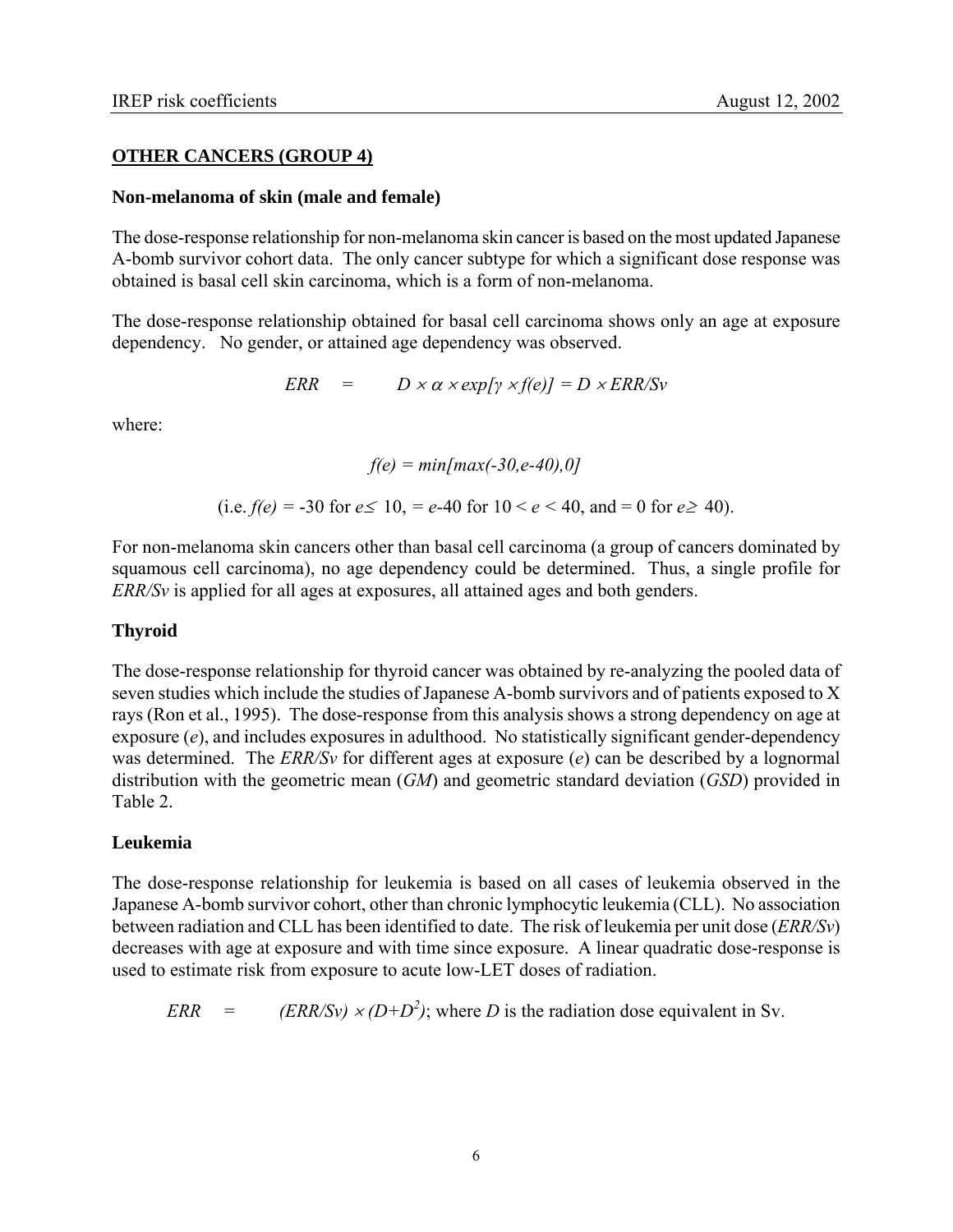| Age at exposure | Geometric mean | Geometric standard deviation |
|-----------------|----------------|------------------------------|
| 0               | 9.463          | 2.183                        |
| 5               | 6.262          | 1.924                        |
| 10              | 4.136          | 1.976                        |
| 15              | 2.732          | 2.160                        |
| 20              | 1.804          | 2.301                        |
| 25              | 1.192          | 2.367                        |
| 30              | 0.788          | 2.365                        |
| 35              | 0.521          | 2.379                        |
| 40              | 0.345          | 2.732                        |
| 45              | 0.228          | 3.140                        |
| 50              | 0.151          | 3.611                        |

Table 2 *ERR/Sv* coefficients for thyroid cancer

A linear dose response is used in all other exposure situations (i.e., high-LET and low-LET radiation delivered at low dose rates).

*ERR* =  $\angle$  *(ERR/Sv) × D*; where *D* is the radiation equivalent dose (Sv).

The *ERR/Sv* is the same for both types of dose response and depends on age at exposure (*e*) and time after exposure (*t*). No gender dependency was determined for leukemia.

$$
ERR/Sv = exp(ln(\alpha) + \gamma \times e + \varepsilon \times t)
$$

The model parameters  $\alpha$ ,  $\gamma$ , and  $\varepsilon$  are obtained from statistical analysis of the data. The parameter  $\alpha$ corresponds to the excess relative risk for age at exposure  $e=0$ , and time since exposure  $t=0$ , given that  $D + D^2 = 1$  (for acute exposures to low-LET radiation), or the dose is  $D = 1$  Sv (for all other exposure situations).

In addition to all types of leukemia as a group, individual types of leukemia were studied by using the same dose response model.

#### *Acute Myeloid Leukemia (AML)*

The risk of Acute Myeloid Leukemia from exposure to radiation was found to decrease exponentially with time after exposure (*t*). No dependency of the risk on age at exposure (*e*;  $\gamma = 0$ ) or gender was observed for AML in the A-bomb survivor cohort.

## *Chronic Myeloid Leukemia (CML)*

The risk of Chronic Myeloid Leukemia from exposure to radiation decreases exponentially with time after exposure (*t*). The risk for males decreases faster than the risk for females. No dependency on age at exposure  $(e; \gamma = 0)$  was determined for CML.